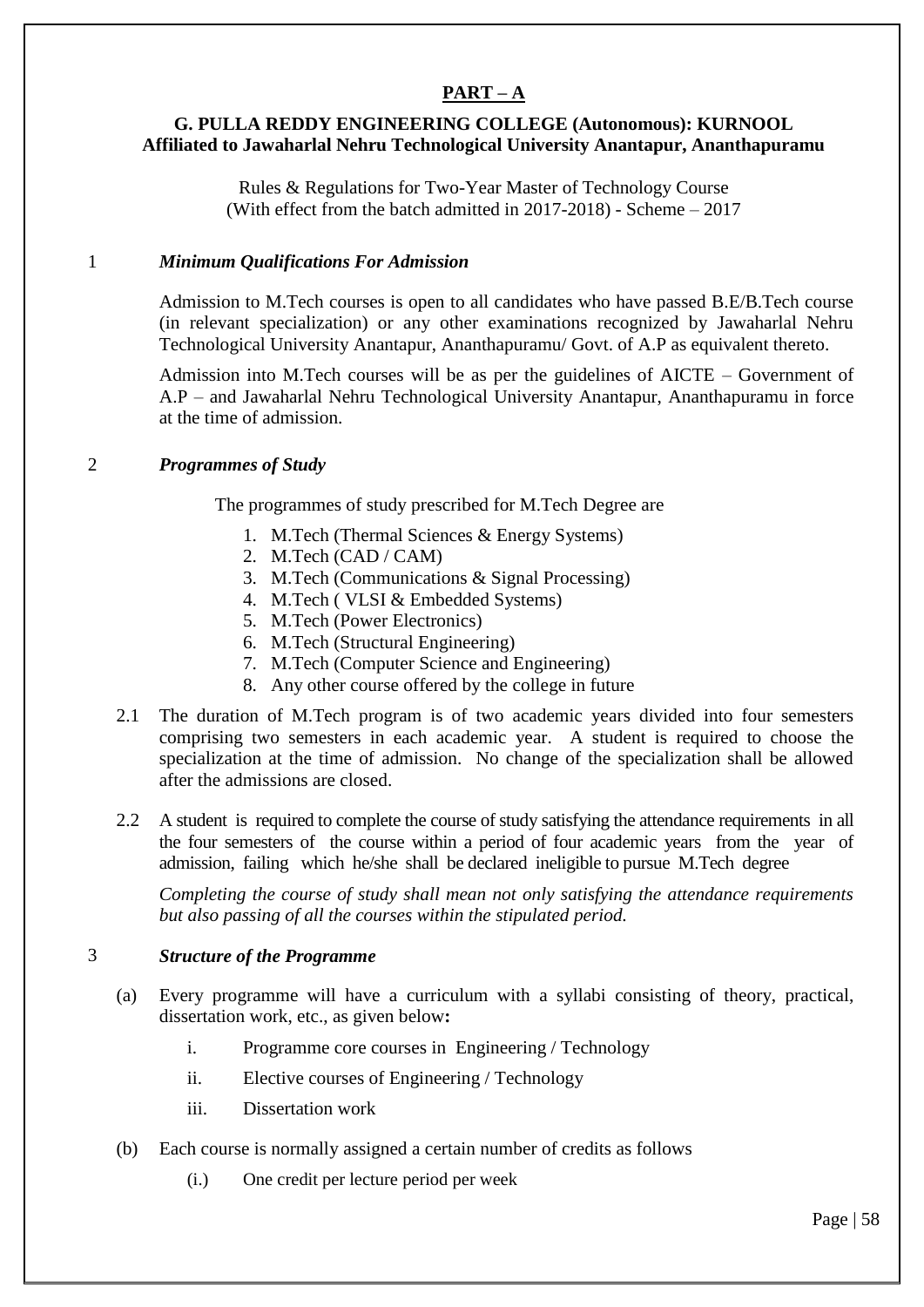- (ii.) One credit for two tutorial periods per week
- (iii.) Two credits for 2 or 3 periods of laboratory practice per week
- (iv.) Twelve credits for Dissertation work

#### 3.1 *Course Work*

The programmes are offered on a semester basis consisting of four semesters.

- (i) The first semester and second semester consists of Five/Six Theory courses course, Two/One Laboratory Course and One Audit Course
- (ii) During the third and fourth semesters the candidates pursue the dissertation work
- (iii) Only on completion of all the prescribed courses, the candidates will be permitted to submit the thesis/dissertation. Four copies of the dissertation certified in the prescribed form by the supervisor and concerned HOD shall be submitted to the college.
- (iv) The dissertation work will be adjudicated by one external examiner appointed by the chairman of board of studies with the approval of the Principal.
- (v) The medium of instruction for all Course work, Examination, Seminar Presentation, Project reports and all academic activities shall be English.

#### 4 *Attendance Requirement*

Regular course of study means a minimum aggregate attendance of 75% in all the courses including Audit course in the semester put together. The aggregate attendance in any semester is calculated as ( total number of classes attended by the student in all the courses of that semester put together divided by the total number of classes held in all the courses of that semester put together) multiplied by 100.

Condonation of shortage of attendance in genuine cases on health grounds may be recommended by the Principal, if a student puts in an aggregate attendance of at least 65%. However the student has to make an application and pay the prescribed fee.

A student who has not satisfied these requirements of attendance in any semester shall have to repeat that semester. The attendance under this clause does not include attendance at any examination/test/extra-curricular activities/co-curricular activities.

Students who represent the college in inter collegiate tournaments organized by JNTUA and those who represent University or State or nation shall be given attendance exemption as per the University/Government norms.

## 4.1 *Eligibility for appearing for the end examinations :*

All the students who satisfy the attendance requirements in that semester shall register for the end examinations of that semester by paying the prescribed examination fee. However, they have to clear all the dues to the college before they collect their hall tickets. It is mandatory for all the eligible students to apply for the regular end examinations failing which they have to pay all the preceding examinations fee with fine as prescribed by the college, if they wish to appear for next examination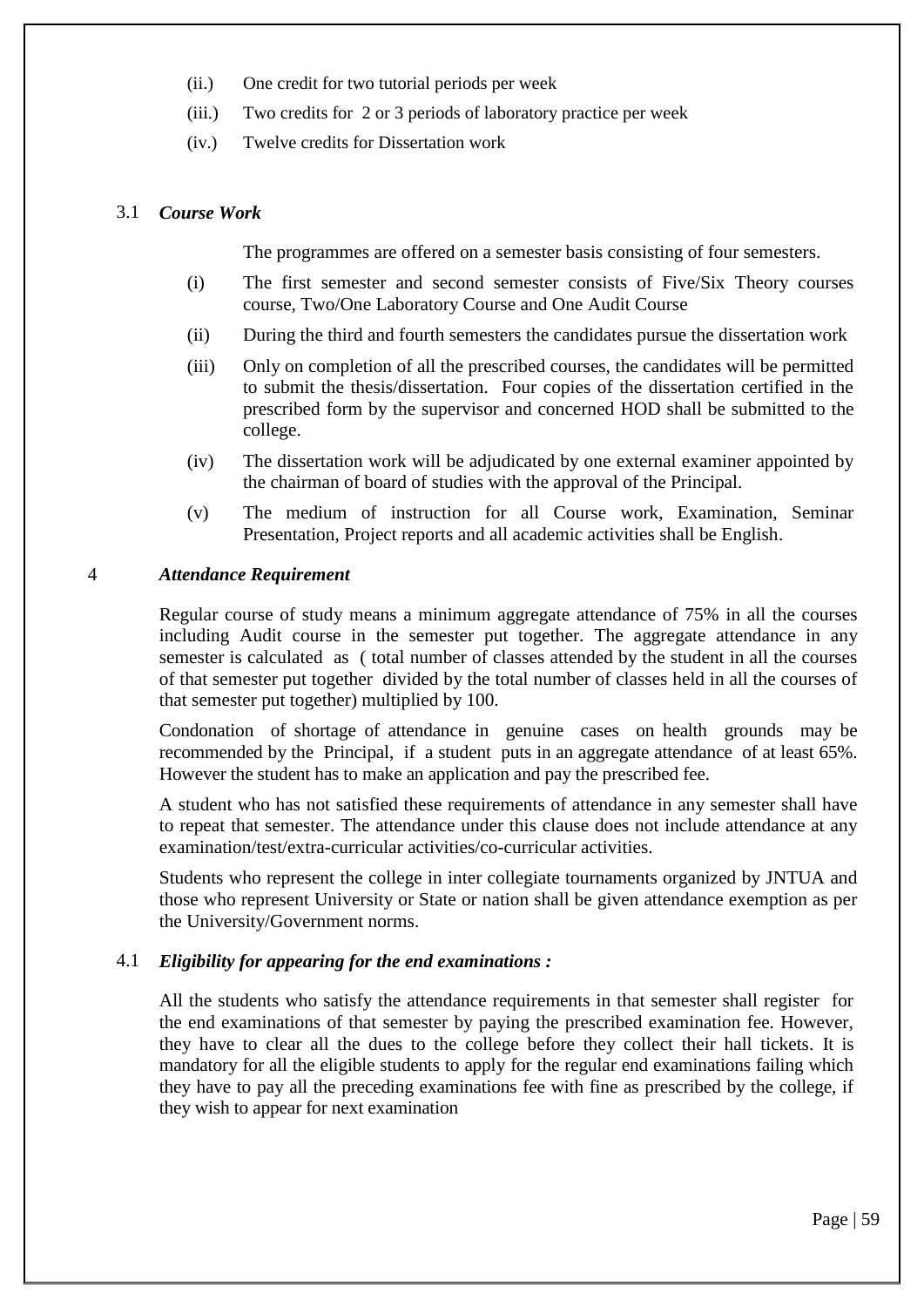## 5 *Evaluation*

## 5.1 **End Examination**

- i.) The performance of the candidate in each semester shall be evaluated course wise, with a maximum of 100 marks for each Theory or Practical courses.
- ii.) For the theory courses 60 marks will be for the End Examination, 40 marks will be for Continuous Internal Assessment. The question paper for end examination shall consist of 8 questions for 12 marks each and the student shall answer any five questions.  $(5\times12)$
- iii.) For each practical course the end examination with duration as specified in the scheme shall be conducted for 50 marks by the faculty who has handled the practical for the class and another internal faculty with expertise in the relevant specialization

## 5.2 *Internal Assessment*

For theory courses, out of 40 marks 25 marks are awarded based on the performance of the students in two sessional examinations with the first sessional conducted in the middle of the semester and the other towards the end of the semester. There shall be two sessional exams for 40 marks each. The marks shall be finalized with a weightage of 0.75 for the better score and 0.25 for the other score and shall be reduced to 25.

The sum of marks obtained in the four assignments shall be reduced to 10 and remaining 5 marks out of 40 are allotted for seminar.

The sessional marks computed as per the above procedure will be finally rounded off to next higher integer. The question paper for sessional examinations shall consist of 6 questions and the student shall answer any four questions.

For practical courses, 50 marks are awarded based on day to day work and internal lab examination

## 5.3 *Requirement for clearing any course*

- (i) The students have to obtain a minimum of 50 % marks in the end examinations and also minimum 50% of marks in the sum of the continuous internal assessment and end examination taken together, otherwise they will be awarded grade-F in that course. F is considered as a fail grade indicating that the student has to reappear for the end examination in that course and obtain a non fail-grade for clearing that course.
- (ii) In other words to pass in a course, a student shall score 30 marks or more out of 60 marks in the end examination and also shall score 50 marks or more out of 100 in the end examination and the continuous internal assessment put together.
- (iii) Apart from the regular end examinations, the college may also schedule and conduct supplementary examinations for all courses for the benefit of students with backlogs. Such of the students writing supplementary examinations as supplementary candidates, may have to write more than one examination per day.
- (iv) There is no provision for improvement of grade in any course of any semester. A student who has already appeared for a course in a semester and passed the examination is not entitled to reappear in the same course for improvement of letter grades.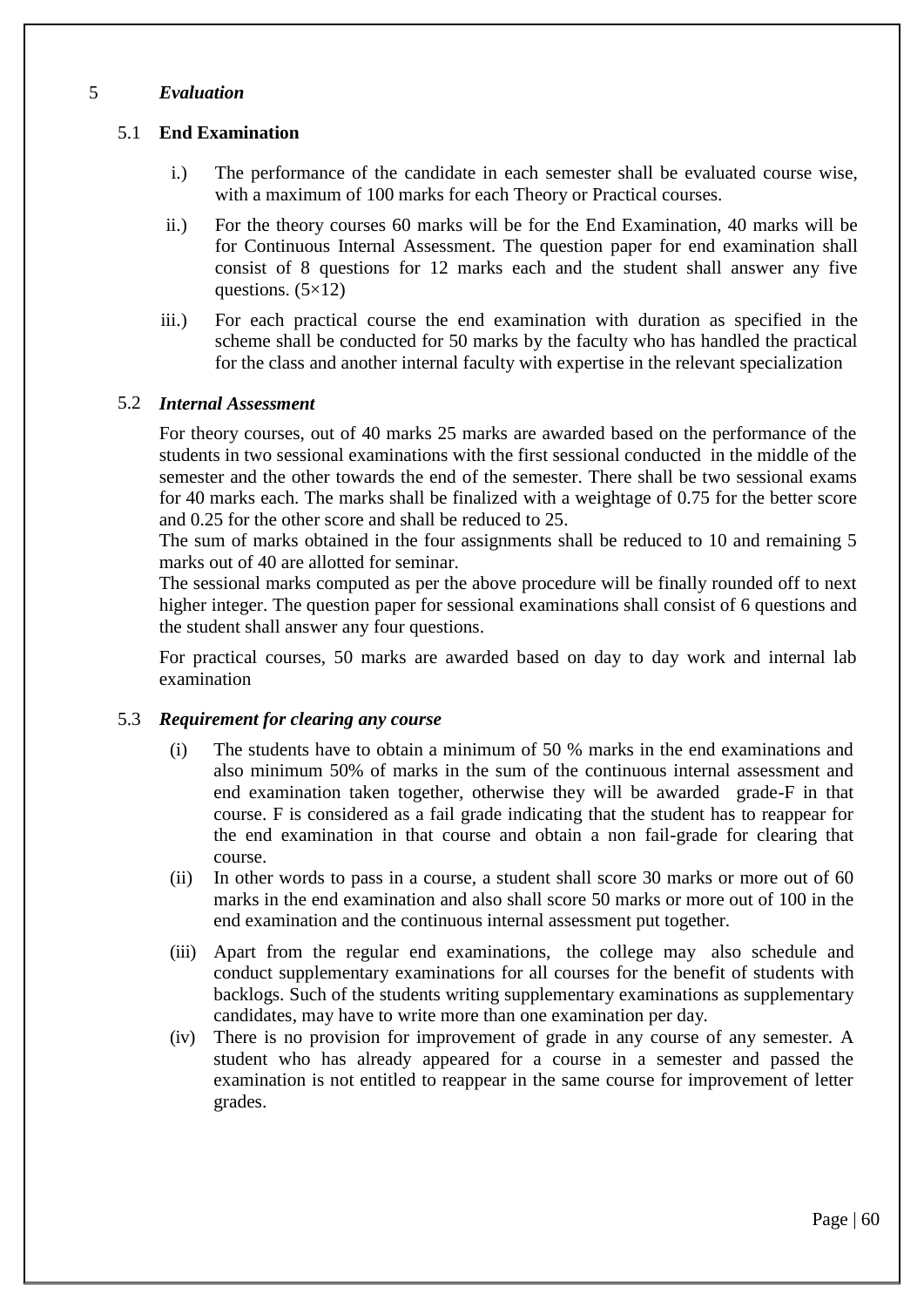# 6 *Distribution of weightages for End Examination and Internal Continuous Assessment*

| <b>S. No.</b>  | <b>Nature of</b><br>course | <b>Marks</b> | <b>Type of examination</b><br>and mode of<br>assessment | <b>Scheme of examination</b>                                                                                                                                                                                                                                                                                    |
|----------------|----------------------------|--------------|---------------------------------------------------------|-----------------------------------------------------------------------------------------------------------------------------------------------------------------------------------------------------------------------------------------------------------------------------------------------------------------|
| 1              | Theory                     | 60           | End examination                                         | This end examination in theory courses<br>will be for a maximum of 60 marks.                                                                                                                                                                                                                                    |
|                |                            | 40           | Continuous<br>Internal<br>Assessment                    | There shall be two sessional exams for<br>40 marks each. The marks shall be<br>finalized with a weightage of 0.75 for<br>the better score and 0.25 for the other<br>score and shall be reduced to 25.<br>10 marks shall be awarded based on<br>four assignments. Remaining 5 marks<br>are allotted for seminar. |
| $\overline{2}$ | Practical                  | 50           | <b>End Examination</b>                                  | examination in practical<br>This end<br>courses will be for a maximum of 50<br>marks.                                                                                                                                                                                                                           |
|                |                            | 50           | Continuous<br>Internal<br>Assessment                    | Day to Day Performance in lab<br>experiments / viva voce, internal<br>practical examination and Record.                                                                                                                                                                                                         |
| 3              | <b>Dissertation</b>        | 50           | External<br>examination                                 | Quality of report, Presentation of the<br>report, Viva Voce Examination.                                                                                                                                                                                                                                        |
|                |                            | 50           | Continuous Internal<br>Assessment                       | Dissertation<br>Evaluation<br>Committee<br>comprising HOD, Senior faculty of the<br>department and Guide / Supervisor shall<br>assess the performance of the candidate<br>based on four reviews, conducted at<br>equal intervals of time during the $3rd$<br>and $4^{\text{th}}$ semesters.                     |
| 4              | <b>Audit Course</b>        |              |                                                         | Audit Course shall not carry any credit but<br>will be reflected in Grade sheet as "Audit"<br>course and shall not be considered in the<br>CGPA calculation. For calculating aggregate<br>attendance, the attendance in the audit<br>courses shall also be included.                                            |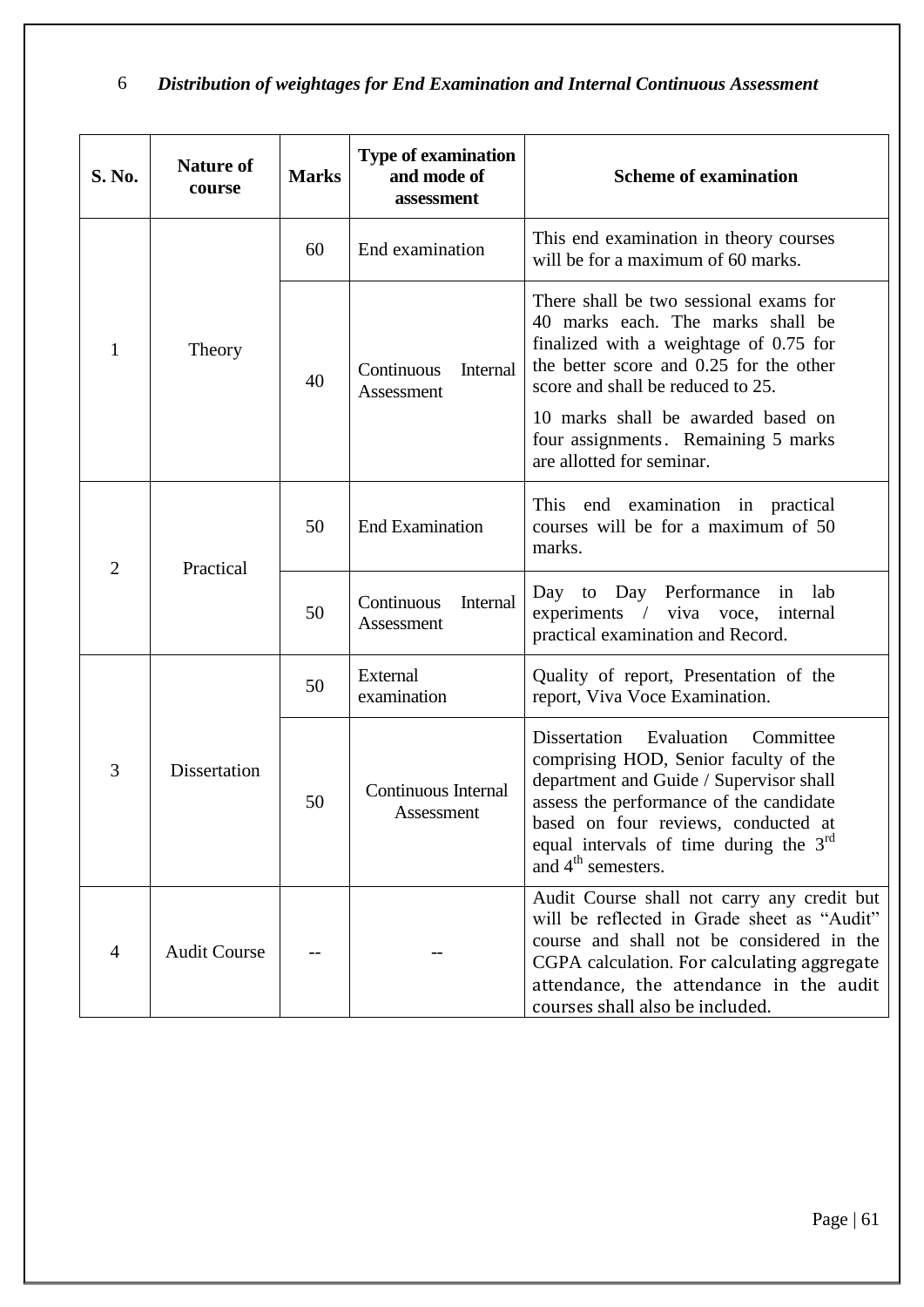## 7 *Guidelines for Project Work*

- (i) After successful completion of the second semester, the candidate shall continue the dissertation work during the third and fourth semesters under the supervision of faculty member of the department within the college or the candidate may carry out the dissertation work in any reputed R&D organization, industry etc.
- (ii) Even when the candidate opts to carry out the dissertation outside the college, he will be allotted a faculty member as a guide to coordinate the reviews. The person from the outside organization supervising the dissertation work may be called co-guide.
- (iii) The candidate preferring to carry out the dissertation at an outside organization should produce a permission letter and No Objection Certificate (NOC) from the organization along with willingness of co-guide from the organization (whose research interests are same as the thesis work) at least three weeks before the commencement of third semester and should take the approval of the HOD/Principal for the same, failing which the candidate will be deemed to be carrying out the dissertation work in the college.
- (iv) The candidate carrying out the dissertation work either in the college or at an outside organisation, is required to attend review meetings conducted by the department. The candidate is allowed to submit the dissertation work only after the review meetings.
- (v) Within 10 days of the commencement of the third semester, the candidate is required to give an undertaking in the prescribed proforma to the effect that he will not take up any job during the dissertation period. If a candidate is found to be doing a job during the third-fourth semester, his/her admission will be cancelled.
- (vi) The candidates who are eligible for drawing stipend have to assist the department in conducting the practical classes, tutorials etc. for undergraduate students. They are eligible for only 20 days of casual leave in an academic year. Any excess leave or absence without any permission will automatically attract deduction of proportionate amount from their stipend.
- (vii) One Journal paper publication (or) one conference paper presentation is desirable to submit the dissertation work.
- (viii) Student shall also submit a certificate that his/her dissertation work being submitted is free from plagiarism. Students shall not resort to plagiarism of any nature/extent. Use of material, ideas, figures, code or data without appropriate acknowledgement or permission of the original source shall be treated as cases of plagiarism. Submission of material, verbatim or paraphrased, that is authored by another person or published earlier by oneself shall also be considered as cases of plagiarism
- (ix) The candidate has to clear all the dues before submitting the dissertation work.
- (x) After completing the dissertation work the candidate should take the confirmation of project completion from the guide allotted by the department, HOD and Co-guide from the organization where applicable
- (xi) Only on completion of all the prescribed course work, the candidates will be permitted to submit the thesis/dissertation. Four copies of the thesis / dissertation certified in the prescribed form by the supervisor shall be submitted in the examination section of the college. The candidate should also submit the soft copy of the dissertation work.
- (xii) A viva-voce examination shall be conducted by a board consisting of the HOD, the supervisor and one external examiner.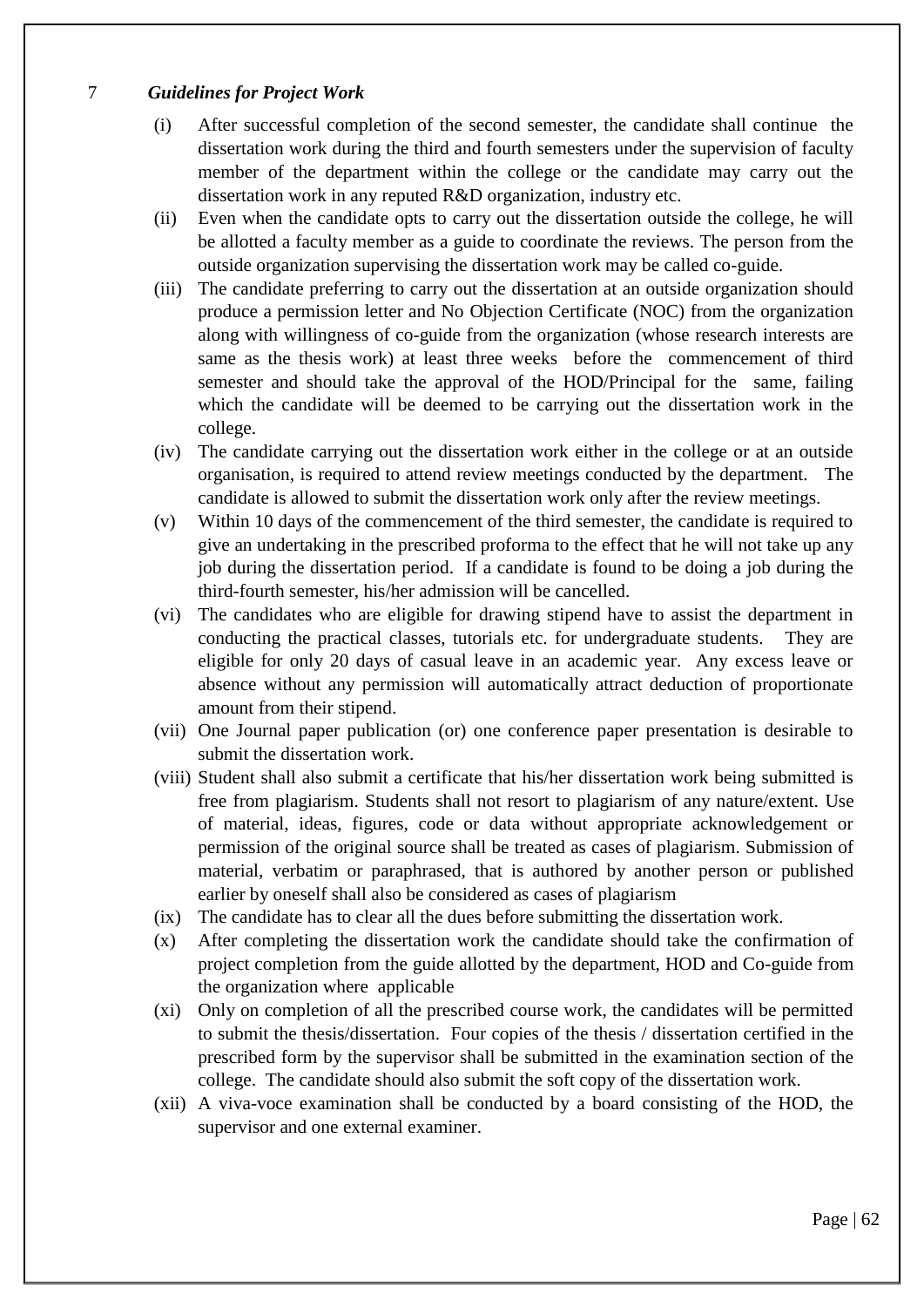## 8 *Semester Grade Point Average(SGPA) and Cumulative Grade Point Average(CGPA):*

The Semester Grade Point Average (SGPA) for each semester and Cumulative Grade Point Average (CGPA) up to any semester are calculated as follows:

(i) First the marks obtained in each course will be converted to a corresponding letter grade and the grade points will be assigned as given below.

| Range in which the marks in the<br>course fall | Grade            | Grade points assigned |
|------------------------------------------------|------------------|-----------------------|
| $\geq$ 95                                      | S                | 10                    |
| 90 to 94                                       | A1               | 9                     |
| 85 to 89                                       | A2               | 8.5                   |
| 80 to 84                                       | A <sub>3</sub>   | 8                     |
| 75 to 79                                       | B1               | 7.5                   |
| 70 to 74                                       | B <sub>2</sub>   | $\overline{7}$        |
| 65 to 69                                       | B <sub>3</sub>   | 6.5                   |
| 60 to 64                                       | C1               | 6                     |
| 55 to 59                                       | C <sub>2</sub>   | 5.5                   |
| 50 to 54                                       | C <sub>3</sub>   | 5                     |
| < 50                                           | $\boldsymbol{F}$ | $\overline{0}$        |
| <b>ABSENT</b>                                  | <b>AAA</b>       | $\overline{0}$        |

Table – Grades conversion and Grade points assigned

ii.) Semester Grade Point Average will be computed for each semester as follows:

$$
SGPA = \frac{\sum_{i=1}^{n} C_i \times GP_i}{\sum_{i=1}^{n} C_i}
$$

Where  $C_i$  = Credits for the course,  $GP_i$  = the Grade Point obtained for the course and the summation is over all the courses in that semester and n is the number of courses in that semester.

iii.) Cumulative Grade Point Average (CGPA) will be computed at the end of each semester. The CGPA would give the cumulative performance index of a student from the first semester up to the end of the semester to which it refers and calculated as follows.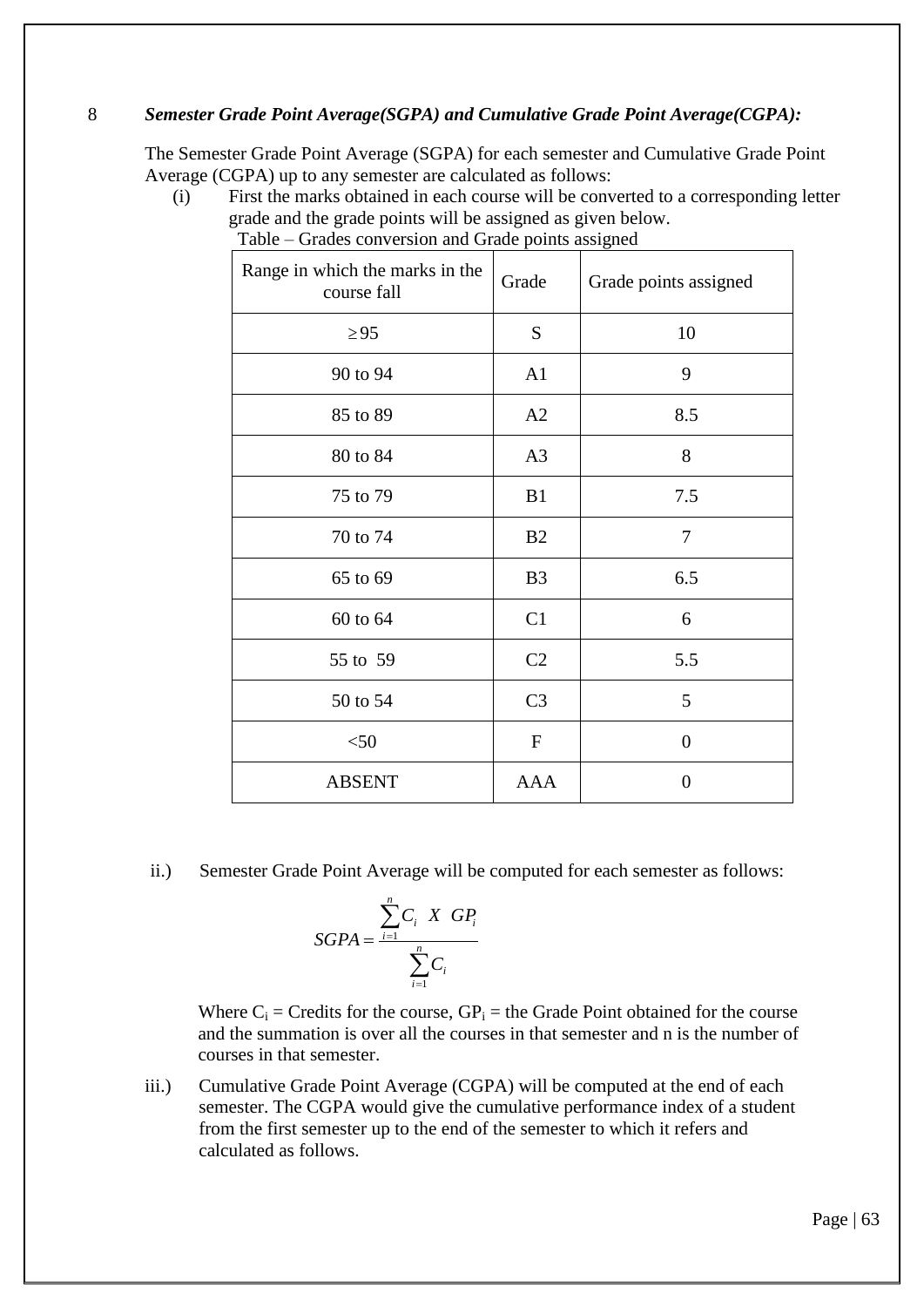$$
CGPA = \frac{\sum_{j=1}^{m} SGPA_j \times TC_j}{\sum_{j=1}^{m} TC_j}
$$

Where 'm' is the number of semesters under consideration.  $TC_i$  is the total number of credits for a particular semester and  $SGPA<sub>i</sub>$  is the Grade Point Average of that semester. Both GPA and CGPA will be rounded off to the second place of decimal and recorded as such.

iv.) While computing the SGPA/CGPA, the courses in which the candidate is awarded Zero grade points will also be included.

 For any academic/employment purpose the following formulae shall be used for conversion of CGPA to % of marks by the formula:

% of marks =  $(CGPA - 0.5) \times 10$ 

#### 8.1 *Grade Sheet*

A grade sheet (Memorandum) will be issued to each student indicating his performance in all courses taken in that semester/year in the form of grades and also indicating the SGPA and CGPA.

#### 8.2 *Transcripts*

After successful completion of the entire course of study, a Transcript containing performance of all semesters will be issued as a final record. Duplicate transcripts will also be issued if required after the payment of requisite fee. Partial transcript will also be issued up to any semester of the program to any student on request and on payment of the requisite fee in force.

## 8.3 *Award of M.Tech Degree*

A student will be declared eligible for the award of the M.Tech Degree if he fulfills the following academic regulations:

- (i) Pursue a course of study for not less than **four** semesters and not more than **eight** semesters.
- (ii) Satisfies all the minimum academic requirements in appropriate branch and specialization in each semester prescribed herein after.
- (iii) Register for all the courses and earn the credits specified.
- (iv) Has no dues to the institution, library, hostels etc
- (v) Has no disciplinary action pending against him/her.

## 9 *Minimum Academic Requirements*

9.1 A candidate shall be deemed to have satisfied the minimum academic requirement in each theory, if he/she scores not less than 50% marks in the end examinations and also minimum 50% of marks in the sum of the internal evaluation and end examination taken together. However a minimum CGPA of 5.0 is required for the award of Degree.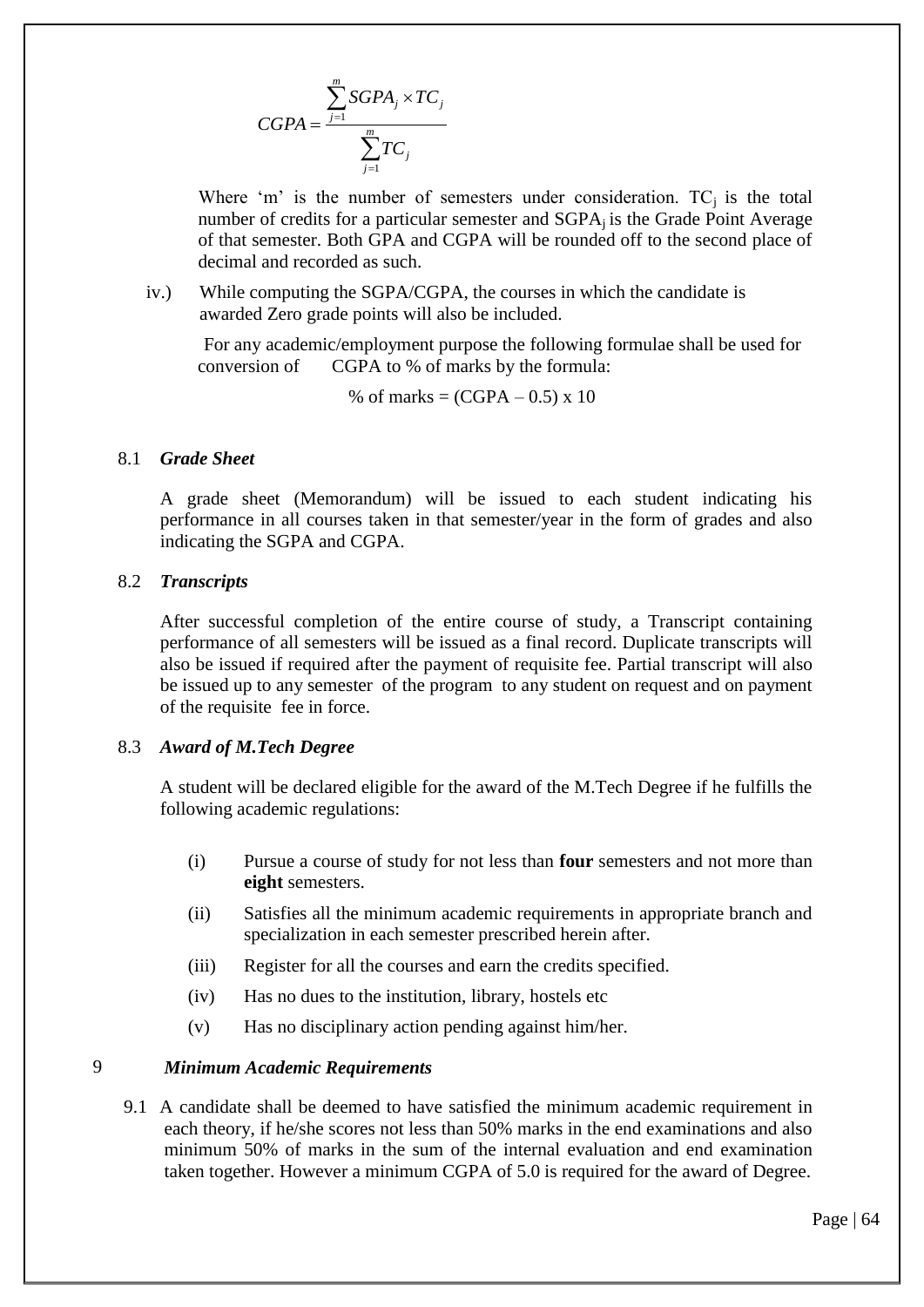- 9.2 A candidate shall be declared to have satisfied the minimum academic requirements and has become eligible for the award of degree if he/she fulfills each of the following conditions.
	- (i) Satisfies minimum requirements as stated in 9.1
	- (ii) Satisfies the minimum requirement of attendance as stipulated in clause 4
	- (iii) Satisfies all other regulations, academic or otherwise stipulated by the college from time to time.

## 10 *Award of Degree and Class*

A Candidate shall be eligible for the award of respective degree if he/she satisfies the minimum academic requirements in every course and shall be awarded one of the classes given below based on CGPA obtained by him/her.

| Class awarded                       | <b>CGPA</b>          |
|-------------------------------------|----------------------|
| <b>First Class with Distinction</b> | >7.5                 |
| <b>First Class</b>                  | $\geq 6.5$ and < 7.5 |
| <b>Second Class</b>                 | $\geq 5.0$ and < 6.5 |

# 11 *Withholding of Results*

The result of a candidate shall be withheld if:

- i) He/She has not cleared any dues to the Institution / Hostel / University
- ii) A case of disciplinary action against him/her is pending disposal.

## 12 *Exam Hall Culture*

- (i) Students are not permitted to use mobile phones in the examination halls.
- (ii) Any attempt by any student to influence the examiners, faculty and staff or Controller of Examinations for undue favours in the exams, and bribing them either for marks or attendance will be treated as malpractice cases and the student can be debarred from the college.
- (iii) When a student absents himself/herself, he/she is treated as to have appeared and obtained zero marks in that course(s) and Grading is done accordingly.
- (iv) When a student"s answer book is confiscated for any kind of attempted or suspected malpractice, the decision of the examination committee is final.

## 13 *Conditions of Promotion*

A student shall be eligible for promotion to the succeeding semester if he/she satisfies the minimum attendance requirements in the current semester as given in clause 4.

## 14 *Minimum Instruction Days:*

Each semester shall consist of 15 instruction weeks excluding the days allotted for examinations